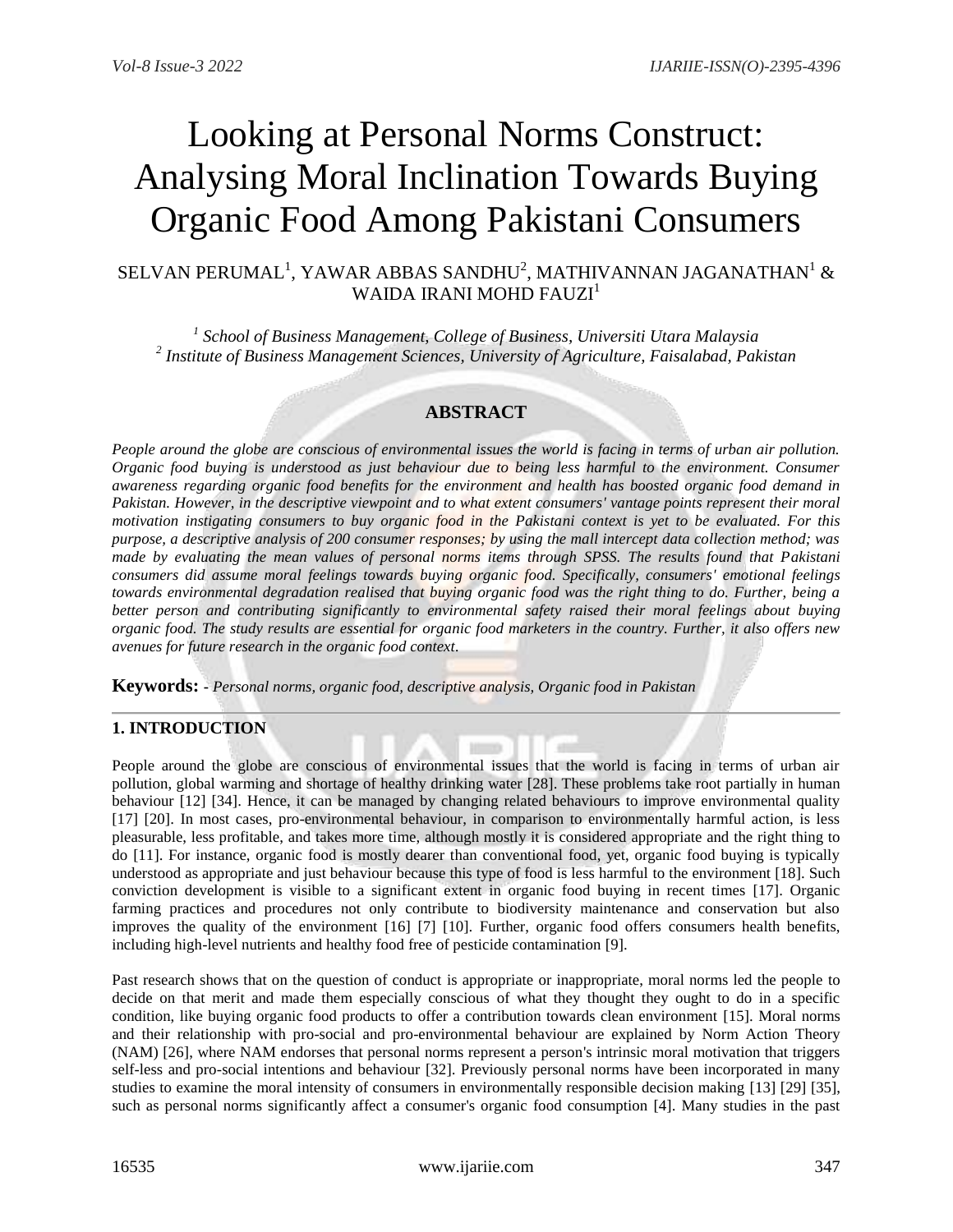from developed countries [14] [31] and a few of them from developing nations [25] [27] have tested personal norms to evaluate the moral intensity of consumers towards organic food.

Pakistan is a developing nation facing severe environmental and health problems due to conventional chemically intensive agricultural practices, i.e. usage of pesticides and synthetic urea [5]. In this backdrop, the awareness regarding organic food benefits and its positive effects on the environment and health has boosted organic food demand [23]. Recently, a study by Sandhu, Selvan and Fauzi (2019) has empirically tested the strength of personal norms towards buying organic food and its impact on organic food purchase intentions among Pakistani consumers [25]. This study found that personal norms predict purchase intention toward organic food significantly. However, from a descriptive viewpoint, what consideration sprout morality (personal norms) among Pakistani consumers the most and represents their conviction to buy organic food; is yet to be evaluated. For this purpose, the present study reveals a descriptive analysis of the personal norm statement items. This paper enables us to understand and relook on consumers' moral viewpoints that practitioners could use to frame and articulate more effective promotional messages to the target audience.

#### **2. LITERATURE REVIEW**

#### **2.1 Norm Activation Model**

The NAM has been tested and included in several studies of pro-environmental behaviour to construct proposed conceptual frameworks. [29]. Personal norms, which were previously activated by an individual's contextual beliefs, affect a person's behavioural purpose. These ideas and personal moral norms are likely to favour environmental safety and preservation in the case of pro-environmental objectives. From the NAM perspective, behavioural intentions are based on the extent to which consumers are intrinsically and morally motivated to support an act that is pro-social and altruistic. Moreover, these intrinsic personal sentiments are instigated by the beliefs of being aware of adverse consequences (AC) of a particular behaviour socially, and he or she aspires to responsibility (AR) to avert those negative consequences. A study by Lee and Nguyen [19] explained that according to NAM, people engage in pro-environmental activities when their moral commitments to act pro-socially and environmentally are reflected in their standards. Since its beginnings, NAM has been successfully used in various consumer behaviour studies.[19].

#### **2.2 Organic Food in Pakistan**

Organic producers sell their products at specified superstores, specialised outlets and farmer's markets in urban areas of Pakistan [3]. There are several organic food suppliers, growers and sellers operating in various cities of Pakistan like Karachi, Lahore, Peshawar, Quetta and Islamabad [24]. Superstores and specialised outlets make various kinds of organic food products available to consumers, including wheat, rice, pulses, organic milk, eggs, chicken, meat, honey, fruits and vegetables [3]. Hence, people in Pakistan are grappling with what is safe to eat and what is not, what is clean and what is not, what food processing is cruel to animals and what is more sustainable [9] [23]. Furthermore, in the case of buying organic food, affordability and availability are considered significant obstacles [5]. Organic items are approximately twice as expensive as regular foods.[21]. In the presence of all apprehensions regarding the environment and health, consumers in Pakistan are not showing a preference for organic food products. Therefore, the government, particularly Pakistan's food industry, needs to understand better their consumers' organic food purchase intentions [5] [23].

#### **2.3 Personal Norms**

Personal norms are an individual's conception of moral correctness or incorrectness of specific behaviour, and adherence to them inspires sentiments of pride, whilst disobedience inspires feelings of guilt and shame.[22]. These intrinsic values evaluate a particular action as right or wrong [6]. Past literature conceptualised personal norms as ethical beliefs, personal moral norms, and moral obligation [29] [30]. Personal norms are realised through intentions and behaviour when people are aware of adverse the consequences of their conduct and assume responsibility for altering the situation. Moreover, personal norms are known to affect an individual's intention and actual behaviour [1] [26] [33]. Some researchers have found it to be the most significant factor that affects purchase intentions [18] [11] [26] [33].

#### **3. METHODOLOGY**

This study offers a descriptive analysis of item means measuring personal norms construct. For this purpose, a questionnaire in English was presented to Pakistani consumers year 18 and above when they were visiting Centaurus Tower shopping mall in the capital city of Pakistan, Islamabad. Three hundred questionnaires were distributed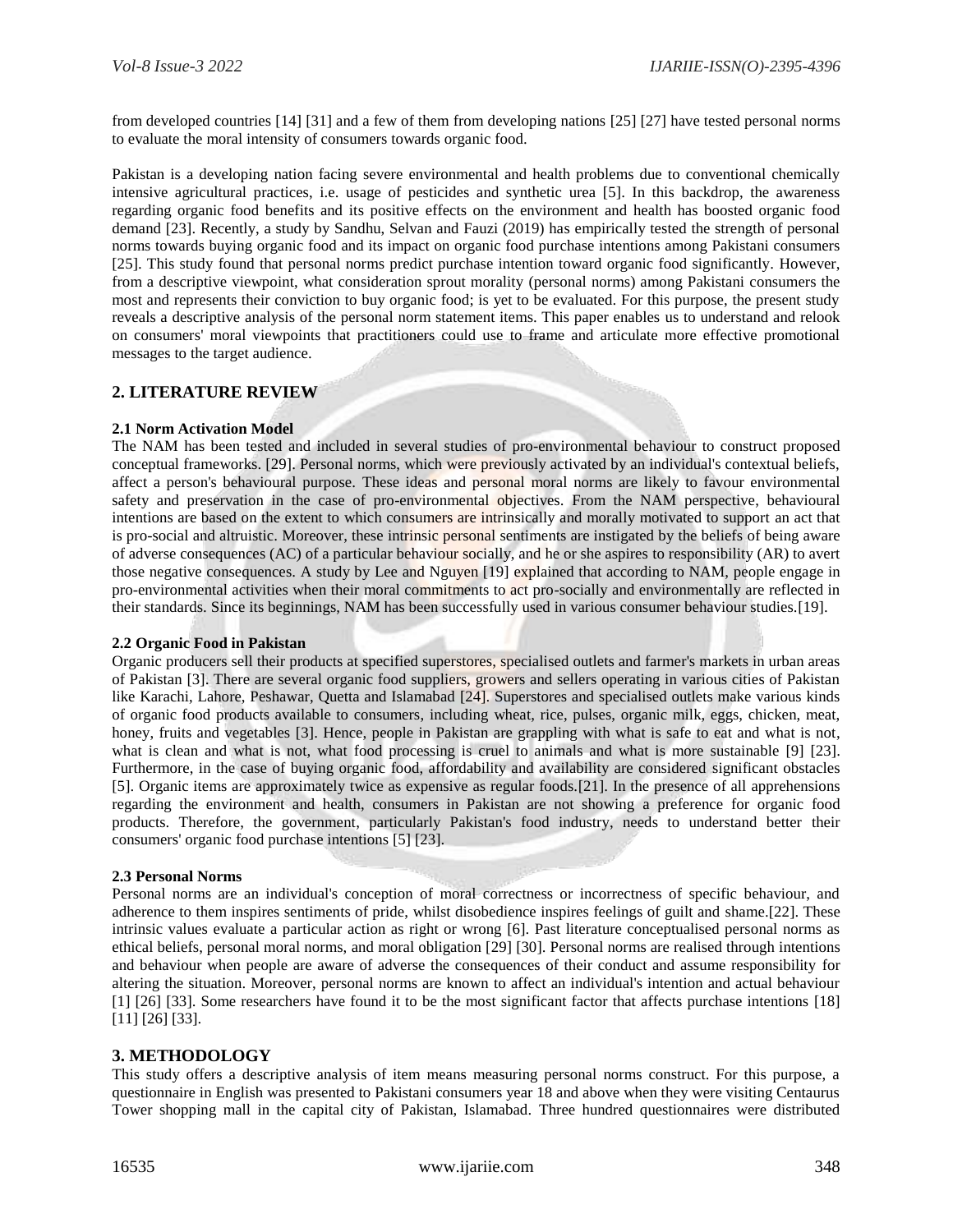randomly, out of which 220 responded. Further, after removing 20 questionnaires showing missing values, 200 responses were tabulated in the SPSS worksheet. Next, the means value of each item was calculated for six items of personal norms.

#### **3.1 Research Instruments**

The study measures the consumers' personal norms through a six-item scale adapted from [1]. Personal moral norms refer to consumers' sense of realising intrinsic obligation to buy organic food products. The items operationalising the construct were measured using a 5-point scale. The scale was anchored at 1 for 'strongly disagree' and 5 for 'strongly agree'. Personal norm six items are coded as PN1 to PN6, respectively.

## **4. DATA ANALYSIS AND RESULTS**

In order to analyse descriptive data on personal norms, Statistical Package for the Social Sciences (SPSS) was chosen to explain the moral intensity expressed by Pakistani consumers. Specifically, the mean of each item for 200 responses was compared using SPSS.

| <b>Personal Norms</b>                              | N   | Mean |
|----------------------------------------------------|-----|------|
| PN1. I feel an obligation to purchase organic food | 200 | 3.91 |
| rather than non-organic food                       |     |      |
| PN2. Consuming organic food rather than non-       | 200 | 3.88 |
| organic food makes me feel like a better person.   |     |      |
| PN3. If I consume organic food rather than non-    | 200 | 3.85 |
| organic food, I feel as if I am making an          |     |      |
| individual contribution to something better.       |     |      |
| PN4. I feel morally obliged to purchase            | 200 | 3.89 |
| environmentally friendly organic food products,    |     |      |
| regardless of what other people do                 |     |      |
| PN5. I feel guilty when I purchase                 | 200 | 2.98 |
| environmentally harmful products                   |     |      |
| PN6. I would consider myself a better person if I  | 200 | 4.02 |
| purchase environmentally friendly organic food     |     |      |
| products                                           |     |      |
| Valid N (listwise)                                 | 200 |      |

**Table 1:** Descriptive Statistics for construct items of personal norm

## **5. FINDINGS AND DISCUSSION**

This study aims to analyse the descriptive information that emerged through the response of Pakistani consumers in the effort to measure their moral inclination towards buying organic food. This descriptive analysis explores tends among Pakistani consumers to prioritise factors that trigger their moral motivation. For this purpose, the personal norms items mean was calculated through SPSS shown in table1. According to table 1, PN6, PN1, PN2, PN3, PN4, showed higher mean values as 4.02, 3.91, 3.85, 3.88 and 3.89, respectively. Whereas PN5 2.98 showed lesser mean values than other items in table 1.

After this evaluation, it is found that the mean value of all items measuring consumer's moral intensity (personal norms) was above the average of the proposed Likert scale mean value, i.e. 2.5, as the responses were collected against 5 points Likert scale.

Secondly, the mean value of PN6 (4.02) remained heights among the others, which shows consumer consideration towards the feeling of being a better person buying organic food. It depicts that perceptually consumer's sense of self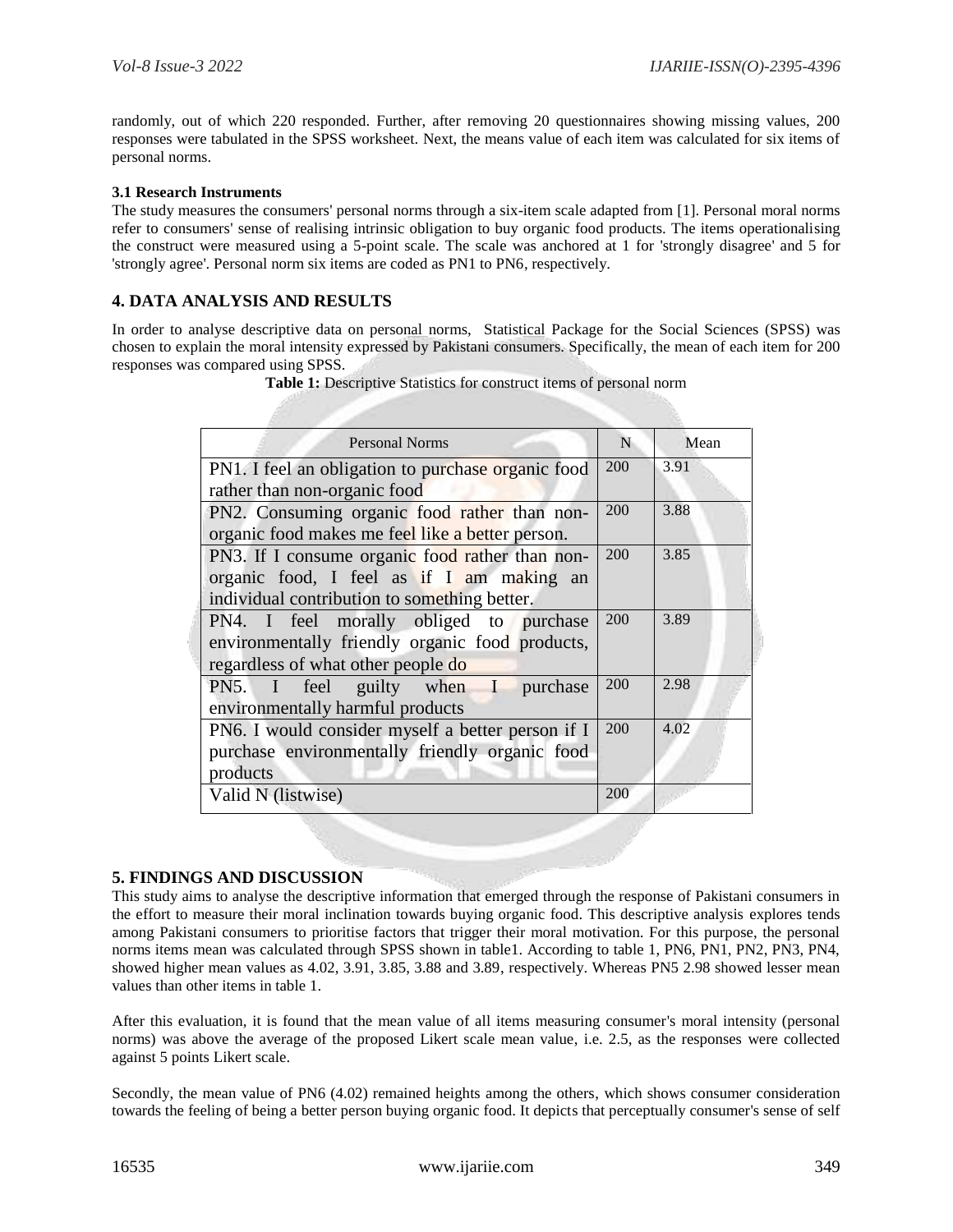appropriateness is connected with his or her action of buying organic food. This sense of realisation instigates consumers' moral inclination toward organic food. Thirdly, according to table1 PN1, PN2, PN3 and PN4 mean values were measured as 3.91, 3.88, 3.85 and 3.89. However, these values are somewhat close, showing their approximately equal importance for stimulating moral urges within consumers. Fourthly, these values are well above the value of 2.5, the calculated mean of the Likert scale 1 to 5.

The overall scenario that emerged from the above discussion represents that the feeling of morality among Pakistani consumers towards buying organic food is a subject of realisation of obligation towards buying organic food and avoiding conventional one. Further, the results show that the consciousness of being morally aloft and contributing something better to the environment let the consumer realise moral sentiments towards organic food. Moreover, Pakistani consumers do assume the conviction to buy organic food indifferent to what other people do, because buying organic food, according to them, is the right thing to do.

On the other hand, PN5 (2.98) scored lowest among the construct personal norms items, barely above the range of the average mean value (2.5), which means the conviction of being guilty in case of not buying organic food had not much effect on moral motivation among Pakistani consumers.

# **6. CONCLUSIONS AND RECOMMENDATIONS**

This study aims to identify items' mean values of personal norms construct to reveal which items are the most influential representing intrinsic moral obligation toward buying organic food among Pakistani consumers and what preferential viewpoint of those represents arousal of morality among them. In the light of the stated results and discussion portion of this study, it has been observed that Pakistani consumers did feel a moral obligation toward buying organic food. Among the significant reasons for their assumption of moral feelings, firstly, they considered buying organic food the right thing to do, and this perception made them realise that those would be a better person to do so. Secondly, Pakistani consumers consider buying organic food as a moral obligation, and this moral assumption drove them to buy organic food. Thirdly, the sentiments of doing something better for the environment and that for other people triggered moral motivation among consumers to buy organic food. Fourthly, following the right path, buying organic food made the consumers indifferent to what other people did in society; this ideology raised their moral feeling toward buying organic food.

Finally, Pakistani consumers did not borrow this idea enough that buying non-organic food stimulates guilt. This response may be that organic food products are still new in Pakistan. Moreover, buying organic food creates a sense of pride and satisfaction among consumers due to the perception that they are doing something better for society and the environment. However, Pakistani consumers do not equate buying conventional food with socially undesirable conduct. Hence, Pakistani consumers do not feel the guilt of doing so. Therefore, not many Pakistani endorsed the idea that buying in-organic food creates guilt sentiments, making them feel a moral obligation to buy organic food. This research has implications for research and practice. As buying organic food is an essential issue in Pakistan. The study's outcomes are essential to promote better market demand in a practical marketing application. Therefore, it is recommended to marketers and promotors of organic food in Pakistan that while articulating promotional messages for consumers to promote organic food buying and consumption, they should focus more on promotional cues triggering individual moral sentiments. Specifically, they can target consumers' emotional feelings towards environmental degradation and make them realise that buying organic food is the right thing to do.

Consequently, by purchasing organic food, consumers will feel that they are making a significant contribution toward environmental safety, making them realise themselves as better people. Further, the results found that the messages focused on making consumers feel guilty when purchasing conventional food may not raise their moral assumptions about buying organic food. Hence, it is recommended that marketers should focus more on pleasure, not on guilt, to let the consumer assume moral feelings towards buying organic food in the Pakistani context.

Finally, this paper recommends that future social scientists interested in studying organic food buying behaviour conduct a correlation and inferential analysis in different settings and organic contexts.

## **6. REFERENCES**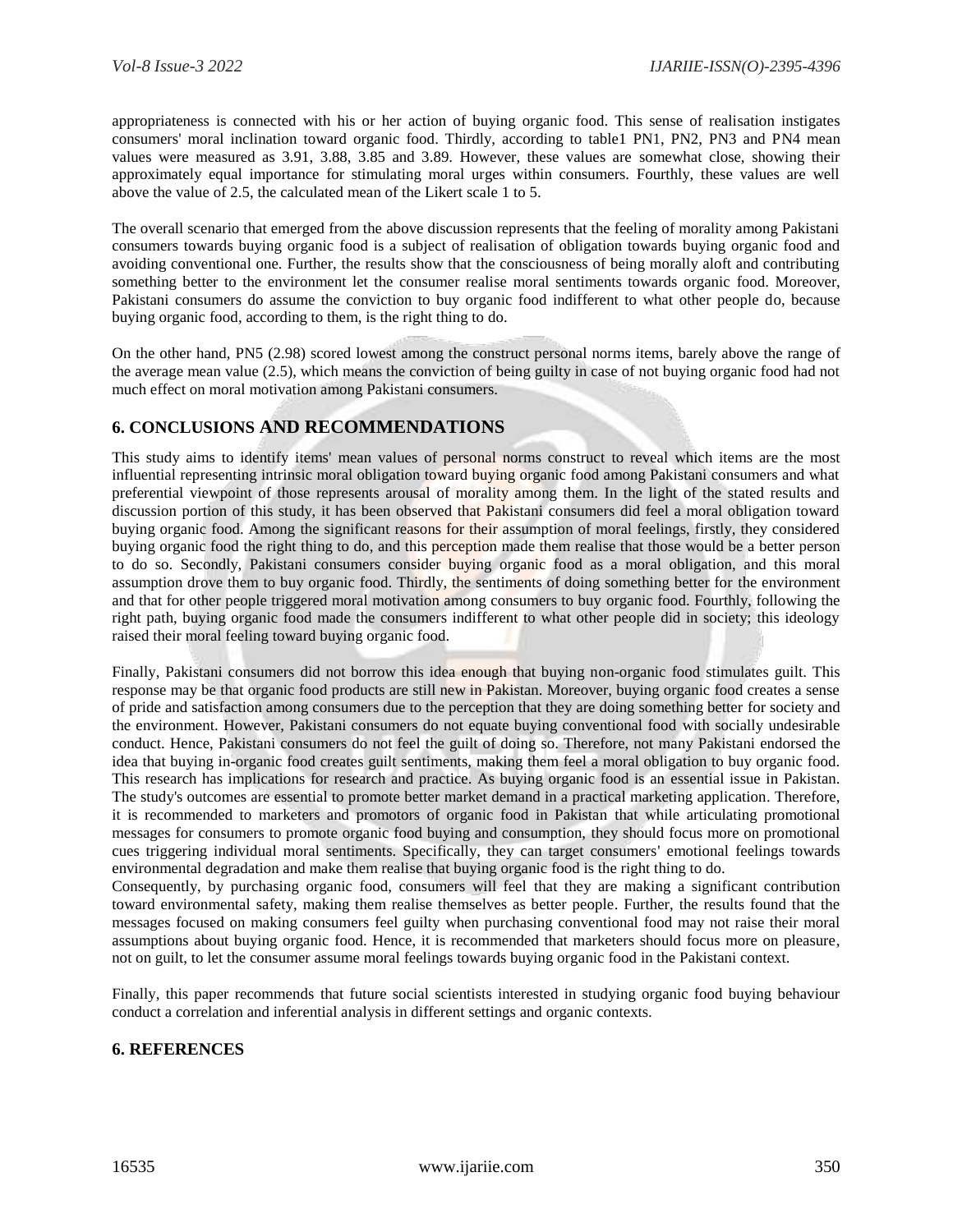[1]. Abrahamse, W., Steg, L., Gifford, R., & Vlek, C. (2009). Factors influencing car use for commuting and the intention to reduce it: a question of self-interest or morality? *Transportation Research Part F: Traffic Psychology and Behaviour, 12*(4), 317-324.

[2]. Ajzen, I. (2011). The theory of planned behaviour: reactions and reflections. *Psychology & Health, 26*(9), 1113- 1127.

[3]. Anjum, A. S., Zada, R., & Tareen, W. H. (2016). Organic farming: Hope for the sustainable livelihoods of future generations in Pakistan. *Journal of Rural Development and Agriculture*, *1*(1), 20-29.

[4]. Arvola, A., Vassallo, M., Dean, M., Lampila, P., Saba, A., Lahteenmaki, L., & Shepherd, R. (2008). Predicting intentions to purchase organic food: *The role of affective and moral attitudes in the Theory of Planned Behaviour. Appetite, 50*(2-3), 443-454.

[5]. Asif, M., Xuhui, W., Nasiri, A., & Ayyub, S. (2018). Determinant factors influencing organic food purchase intention and the moderating role of awareness: A comparative analysis. *Food Quality and Preference, 63*, 144-150.

[6]. Bamberg, S., & Möser, G. (2007). Twenty years after Hines, Hungerford, and Tomera: A new meta-analysis of psycho-social determinants of pro-environmental behaviour. *Journal of Environmental Psychology*, 27(1), 14-25.

[7]. Bengtsson, J., Ahnström, J., Weibull, A.C., 2005. The effects of organic agriculture on biodiversity and abundance: a meta-analysis. *J. Appl. Ecol. 42* (2), 261–269.

[8]. Bourn, D., Prescott, J., 2002. A comparison of the nutritional value, sensory qualities, and food safety of organically and conventionally produced foods. *Crit. Rev. Food Sci. Nutr. 42* (1), 1–34.

[8]. Butt, M.S., Sharif, K., Ehsan, B.B., Aziz. A (2005). Hazardous effects of sewage water on the environment: Focus on heavy metals and chemical composition of soil and vegetables, *Management of Environmental Quality: An International Journal,16*(4) pp.338 - 346.

[9]. Crinnion, W.J., 2010. Organic foods contain higher levels of certain nutrients, lower levels of pesticides, and may provide health benefits for the consumer. *Altern. Med. Rev.* 15 (1), 4–13.

[10]. Crowder, D.W., Northfield, T.D., Strand, M.R., Snyder, W.E., 2010. Organic agriculture promotes evenness and natural pest control. *Nature 466* (7302), 109–112.

[11]. Doran, R., & Larsen, S. (2016). The Relative Importance of Social and Personal Norms in Explaining Intentions to Choose Eco-Friendly Travel Options. *International Journal of Tourism Research, 18(*2), 159-166.

[12]. Gardner, G. T., & Stern, P. C. (2002). Environmental problems and human behavior. Boston: Pearson Custom Publishing.

[13]. Han, H., & Hwang, J. (2015). Norm-based loyalty model (NLM): Investigating delegates' loyalty formation for environmentally responsible conventions. *International Journal of Hospitality Management, 46,* 1-14.

[14]. Han, H., Hwang, J., & Lee, S. (2017). Cognitive, affective, normative, and moral triggers of sustainable intentions among convention-goers. *Journal of Environmental Psychology, 51*, 1-13.

[15]. Han, H., Lee, M.J., Hwang, J., (2016). Cruise travelers' environmentally responsible decision- making: an integrative framework of goal-directed behavior and norm activation process. *Int. J. Hosp. Manage. 53*, 94–105.

[16]. Hansen, T., Sørensen, M. I., & Eriksen, M. L. R. (2018). How the interplay between consumer motivations and values influences organic food identity and behavior. *Food policy, 74*, 39-52.

[17]. Jang, Y.J., Kim, W.G., Bonn, M.A., 2011. Generation Y consumers' selection attributes and behavioral intentions concerning green restaurants. *Int. J. Hosp. Manage. 30* (4), 803–811.

[18]. Khare, A. (2015). Antecedents to green buying behaviour: a study on consumers in an emerging economy. *Marketing Intelligence & Planning, 33*(3), 309-329.

[19]. Le, M. H., & Nguyen, P. M. (2022). Integrating the Theory of Planned Behavior and the Norm Activation Model to Investigate Organic Food Purchase Intention: Evidence from Vietnam. *Sustainability, 14*(2), 816.

[20]. Lim, Y. J., Perumal, S., & Ahmad, N. (2019). The Antecedents of Green Car Purchase Intention among Malaysian Consumers. *European Journal of Business and Management Research*, *4*(2).

[21]. Musa, M., Bokhtiar, S. M., & Gurung, T. R. (Eds.). (2015). Status and future prospect of organic agriculture for safe food security in SAARC countries. Dhaka, Bangladesh: SAARC Agriculture Centre. Retrieved from www.sac.org.bd/archives/publications/Organic%20Agriculture.pdf.

[22]. Onwezen, M. (2015). I did good, and we did bad: The impact of collective versus private emotions on proenvironmental food consumption. *Food Research International*, 76, 261-268.

[23]. Qasim, H., Yan, L., Guo, R., Saeed, A., & Ashraf, B. N. (2019). The Defining Role of Environmental Self-Identity among Consumption Values and Behavioral Intention to Consume Organic Food. *International journal of environmental research and public health*, *16*(7), 1106.

[24]. Rani, S., Shah, H., Habib, N., & Khan, M. (2018). Consumers' Preferences and willingness to pay for organic vegetables in Islamabad, Pakistan. *Sarhad Journal of Agriculture*, *34*(3), 494-499.